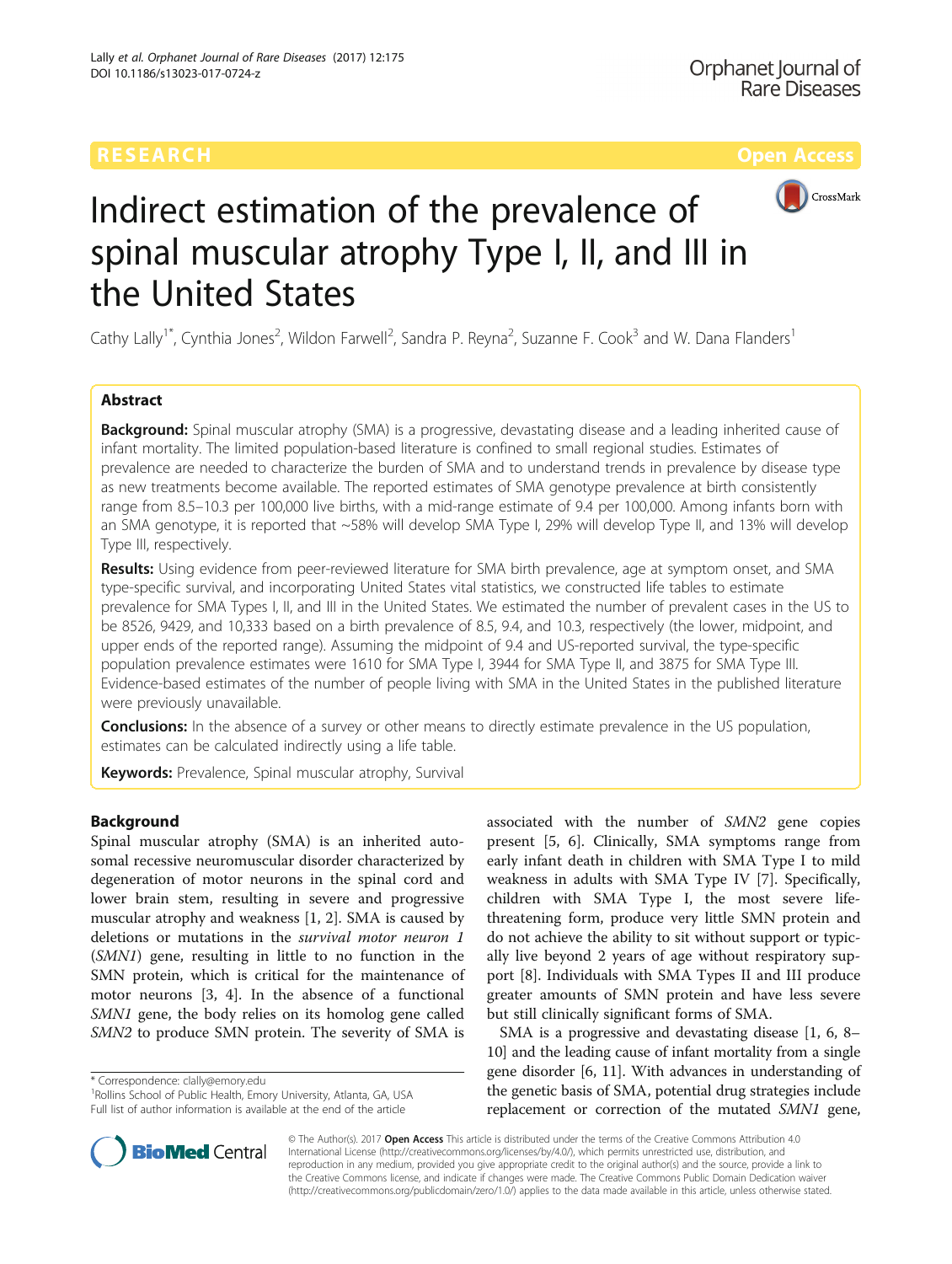modulation of the low-functioning SMN2 "back-up gene" that is unique to humans, neuroprotection of the motor neurons affected by loss of SMN protein, and muscle protection to prevent or restore loss of muscle function in SMA [\[6](#page-4-0), [12](#page-4-0)]. The US Food and Drug Administration approved the first treatment for SMA in December 2016 [[13\]](#page-4-0). As new treatments continue to be developed, there is an increased need for robust epidemiologic data to aid in the understanding of disease trends, inform policy regarding allocation of health care resources, anticipate future health care service needs, and support SMA advocacy efforts.

Specifically, as new treatments continue to become available, prevalence estimates are needed to characterize the changing burden of SMA and to understand trends in prevalence by type of SMA. Means of directly estimating the population prevalence include door-to-door surveys, analysis of hospital and clinic records, and systematic surveillance methods. Currently, there are no known mandatory surveillance systems (eg, newborn screening); thus, case reporting to inform the understanding of the size of the SMA population is likely to be incomplete. Studies have provided direct estimates, but only for small populations. Direct estimates of SMA for large populations would require significant resources.

Indirect estimation of SMA prevalence can be informative and cost effective by using available published data [[14\]](#page-4-0). This approach can characterize prevalence of carrier status at birth, but does not directly estimate SMA prevalence in the population as a whole. Despite the limitations of estimates based on SMA carrier status, they can be used to estimate SMA birth prevalence. SMA population prevalence can then be indirectly estimated using SMA birth prevalence and SMA type-specific survival estimates. Available estimates of SMA birth prevalence have limitations. Some suggest that these reported estimates tend to be lower than those expected based on a projection from carrier status [\[15\]](#page-4-0). Recent studies of directly observed incidence (eg, incidence of diagnosed disease) that can be used to estimate prevalence indirectly tend to be regionally limited [\[16](#page-4-0), [17\]](#page-4-0) and report different carrier frequencies by geography [\[15](#page-4-0), [18, 19](#page-4-0)]. Most published studies concerning prevalence and incidence do not provide estimates of survival. Geographical variation in treatment patterns and outcomes is not systematically documented and therefore precludes characterization of expected survival within the population [[20](#page-4-0)–[23](#page-4-0)]. Recognized phenotypes have different characteristics, including symptom onset that ranges from shortly after birth to months or years later [\[24](#page-5-0), [25](#page-5-0)], as well as very different survival times. This heterogeneity adds to the complexity of prevalence estimation.

The objective of the current study was to estimate the prevalence of people who have been diagnosed and are living with SMA Types I, II, and III in the United States. We used an indirect approach, combining (1) evidence from peer-reviewed literature that provide estimates of the prevalence of an SMA genotype at birth, (2) age at symptom onset, and (3) survival. These estimates were incorporated with US vital statistics and used to construct life tables that provides prevalence estimates for SMA in the United States.

## **Methods**

Indirect estimation using a life table method was employed to estimate the age- and type-specific prevalence of SMA. The goal was to estimate the total number of people living with symptomatic SMA Types I, II, and III in the United States. Current US age-specific population projections for the year 2016 were obtained from the Centers for Disease Control and Prevention [[26\]](#page-5-0). Projected age-specific survival probabilities for the United States were obtained from the 2010 US life tables published in the Centers for Disease Control and Prevention's National Vital Statistics Report [[27](#page-5-0)]. Prevalence estimates were calculated separately by SMA type to account for the differing rate of birth prevalence and estimated survival for each type. This method relied on the following 5 types of information. (1) Birth prevalence: here, "birth prevalence" is the proportion of newborns with an SMA genotype. We assumed that each baby born alive with an SMA genotype would eventually be recognized as having an SMA phenotype. We used a reported range of 8.5–10.3 [\[16](#page-4-0), [19](#page-4-0), [28](#page-5-0), [29](#page-5-0)] per 100,000 live births, with 9.4 as a midpoint assessment of birth prevalence for SMA Types I, II, and III based on studies that reported population-based estimates of birth prevalence using contemporary case definitions and genetic confirmation, as well as clearly reported numerator and denominator for analysis. We assigned type-specific birth prevalence based on the distribution of SMA types in the published literature [\[16](#page-4-0), [19,](#page-4-0) [28](#page-5-0), [29](#page-5-0)]. The typespecific distribution estimates used were 58%, 29%, and 13% for SMA Types I, II, and III, respectively [[24\]](#page-5-0). (2) Disease onset: the estimated age of reported symptom onset and diagnosis (as a proxy for disease onset) from the literature for SMA Types I and II was <1 year. For SMA Type III, the earliest age at onset was in the second year, implying cases were not observed at birth or 1 year of age and thus no onset during this interval. [[30\]](#page-5-0) (3) SMA survival from birth: for SMA Types I and II, we used available survival estimates from the literature for studies in which survival was reported. We note that a limited body of literature was available and reflected large variation in standards of care and survival. [[25](#page-5-0)] If >1 published estimate was available for a given age, a weighted average of published survival probabilities was used. For these types of SMA, the survival probability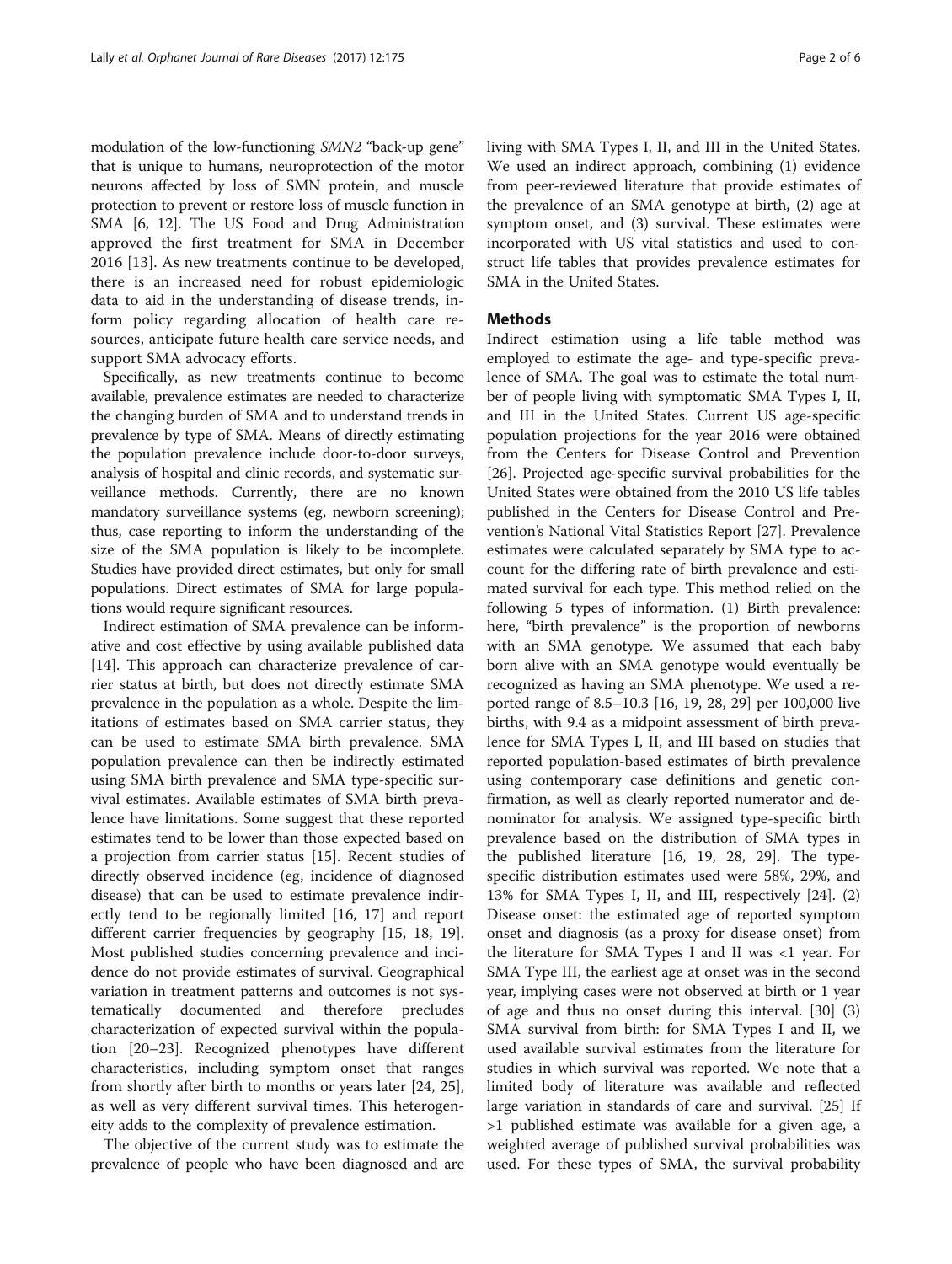for the years not directly observed was interpolated based on periods with available probabilities, by assuming that the 1-year survival probability was constant. For SMA Types I and II, survival estimates were not reported in the literature beyond 20 and 40 years of age, respectively. For ages where survival estimates were unavailable in the literature, it was taken to be nearly 0  $(1 \times 10^{-6})$  at and after the ages where available clinical evidence suggested an absence of living cases: 25 years for SMA Type I and 50 years for SMA Type II. For SMA Type III, survival was assumed to be that of the US population. (4) Age-specific survival estimates for the US population by 1-year age groups were taken from the most recent available life table estimates published in the National Vital Statistics Report [\[27](#page-5-0)]. (5) Number of persons in the population by age: age-specific (1-year age group) national population projections for the year 2016 were taken from the Centers for Disease Control and Prevention [\[26](#page-5-0)]. These population estimates were used to estimate the number of persons with SMA at each year of age.

Additional files [1](#page-4-0), [2](#page-4-0), [3](#page-4-0), and [4](#page-4-0) provide details of our calculations, such as the probability of having the diagnosis given survival through a specific age. This probability was multiplied by the US population at each given age to estimate number of people living with each type of SMA for each 1-year age group. The estimated number of prevalent cases of each SMA type was calculated using the sum of the number living with SMA for 0–100+ years of age.

# Results

#### Birth prevalence

The estimates of SMA genotype prevalence at birth reported in the literature are consistently in a range from 8.5–10.3 per 100,000 live births [[16,](#page-4-0) [28\]](#page-5-0) or ~1 per 10,000 live births globally (Additional file [1](#page-4-0): Table S1). Among infants born with an SMA genotype, it is reported that ~58% will develop SMA Type I, 29% will develop SMA Type II, and 13% will develop SMA Type III [[24\]](#page-5-0). SMA Types 0 and IV are rarely observed [\[24\]](#page-5-0).

#### Survival estimates

For SMA Type I, we reviewed 4 papers from the United States that provide survival estimates for patients with SMA Type I (Additional file [2:](#page-4-0) Table S2) [\[9](#page-4-0), [31](#page-5-0)–[33\]](#page-5-0). Survival probabilities across the 4 studies ranged from 37- 94% at 1 year and 31–87% at 2 years. Some studies reported survival probabilities at the following other time points: 26–72% [[34\]](#page-5-0) at 4 years and 8–50% at 10 years [[35](#page-5-0)–[37](#page-5-0)]. One study utilizing family-reported data found an 18% survival probability at 20 years of age [\[32](#page-5-0)]. The populations studied differed substantially in the use of respiratory support. Lemoine et al. (2012) found longer survival among patients for whom caregivers chose to provide noninvasive ventilation at night and daytime sleep and cough assist at least twice a day compared with patients without this support [[31\]](#page-5-0). Oskoui et al. (2007) compared an earlier cohort of patients (1980– 1994), an era before respiratory support became the standard of care, to a later cohort (1995–2006); significantly lower survival was observed in the earlier cohort than in the later cohort, a finding confirmed in later studies [[32\]](#page-5-0). It is unknown how many patients with SMA in the United States receive respiratory support. Neither Finkel et al. nor Mannaa et al. reported survival according to use (actual or expected) of respiratory support [[9,](#page-4-0) [33\]](#page-5-0). Variation across studies also can be attributed to differences in data sources and capture; study periods before, during, or after more frequent use of respiratory support; study duration; and sample size.

Only 1 study reported survival estimate for SMA Type II in the United States. Mannaa et al. (2009) reported US survival for SMA Types I, II, and III (Additional file [3](#page-4-0): Table S3) [\[33](#page-5-0)]. The survival of patients with SMA Type II was 100% at 1, 2, and 4 years of age. Beyond 4 years of age, the survival was 82% at 10 years and was unchanged at 15 years of age when the study terminated. Because we found only 1 study in the United States detailing survival for SMA Type II, we examined relevant studies in other countries [[33](#page-5-0), [35, 37](#page-5-0)] and found similar estimates to Mannaa et al. [[33\]](#page-5-0). Details can be found in Additional files [1, 2,](#page-4-0) and [3.](#page-4-0)

For SMA Type III, the literature reports a normal life expectancy (Additional file [3](#page-4-0): Table S3) [[33](#page-5-0)–[37](#page-5-0)].

To evaluate the sensitivity of the estimated prevalence to the different survival rates reported in the literature and differing survival rates reported for patients treated versus untreated, we used 2 main values for survival: pooled estimates based on US populations only and pooled estimates based on US, European, and Australian populations. Reported survival estimates are lower in Europe, where respiratory support was less often noted, and result in lower prevalence estimates.

### Prevalent cases in the US

Because we found a range of birth prevalence estimates in the literature, we estimated the 2016 US population prevalence of SMA Types I, II, and III using 3 birth prevalence estimates: either lower birth prevalence (8.5), higher birth prevalence (10.3), or the midpoint of the reported birth prevalence (9.4, an average of the 8.5–10.3 range of prevalence). We estimated the number of prevalent cases in the US to be 8526, 9429, and 10,333, based on a reported birth prevalence of 8.5, 9.4, and 10.3, respectively, and US-reported survival estimates (Tables [1, 2,](#page-3-0) and [3\)](#page-3-0). Assuming the midpoint of 9.4 and US-reported survival, the type-specific numbers of prevalent cases were 1610 for SMA Type I, 3944 for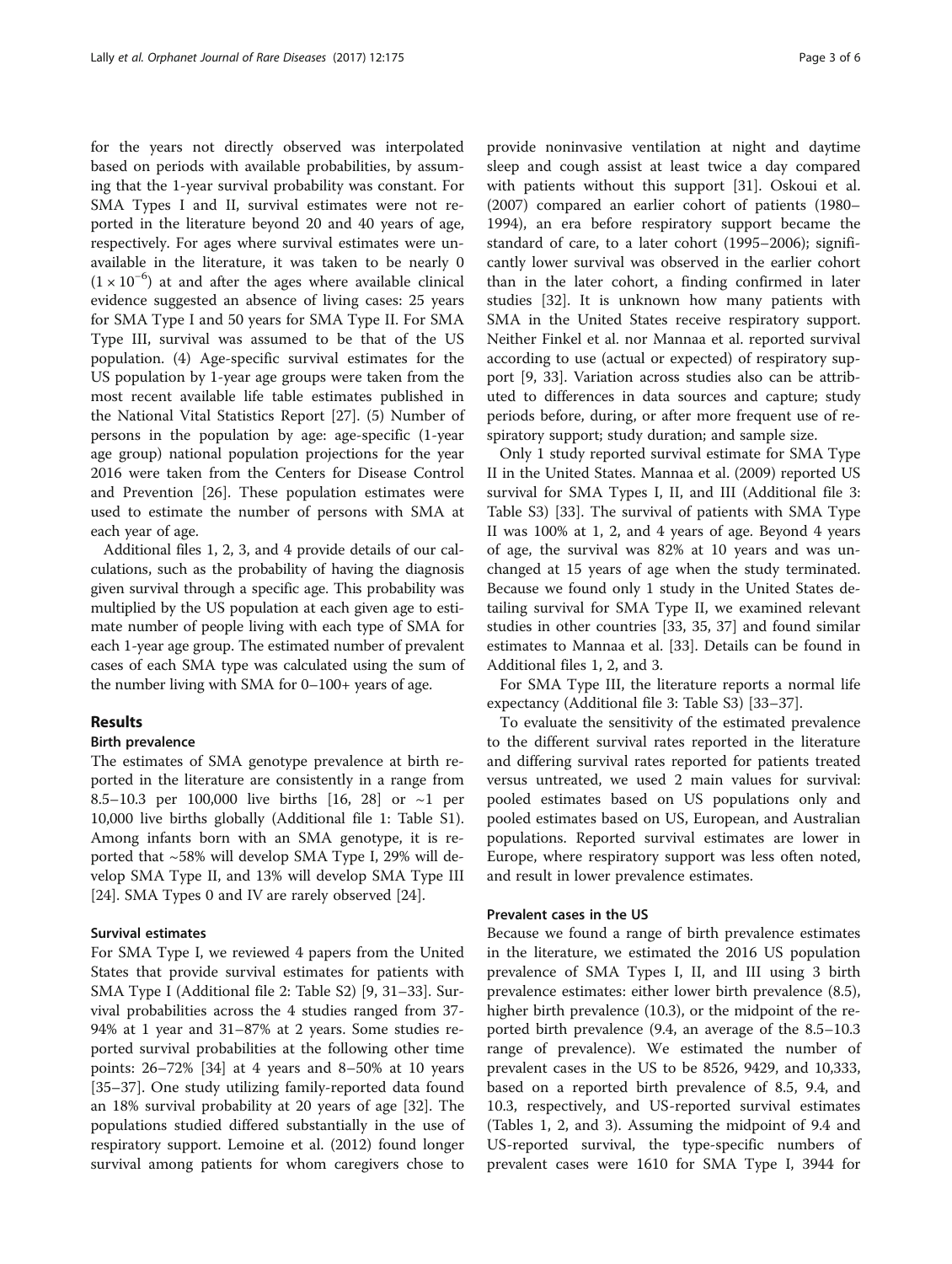SMA type Estimated prevalence<sup>a</sup> Estimated prevalence<sup>E</sup> I 1455 1067  $\blacksquare$  3567 3330 III 3504 3504 All 8526 7901

<span id="page-3-0"></span>Table 1 Estimated 2016 US SMA prevalence by type assuming a birth prevalence of 8.5 per 100,000

SMA spinal muscular atrophy

<sup>a</sup>Used published survival estimates from US literature only

<sup>b</sup>Used combined published survival estimates from the United States, Europe, and Australia

SMA Type II, and 3875 for SMA Type III (Table 2). Type-specific estimates assuming the lowest- and highest-reported birth prevalence and estimates assuming a lower reported survival are reported in Tables 1, 2, and 3. The overall range of the number of people living with SMA Types I, II, and III in the United States based on reported birth prevalence and variability in reported survival estimates was 7901–10,333.

# Discussion

Utilizing survival estimates from published US studies, we estimated that 8526–10,333 individuals with SMA Types I, II, and III are living in the United States in 2016. Approximately 1455–1764 of these people have SMA Type I, 3567– 4322 have SMA Type II, and 3504–4247 have SMA Type III. Three estimates were calculated based on the highestand lowest-reported birth prevalence and 1 was based on an average of the 2 estimates. It should be noted that the average of 9.4 per 100,000 live births is closest to the estimates generated from US birth prevalence (Prior 2010 and Sugarman 2012), yielding an estimate of 9429 cases [[19,](#page-4-0) [29](#page-5-0)]. Estimates calculated using survival probabilities reported from the United States generally suggest a higher prevalence than those estimates calculated using survival probabilities reported from Europe and Australia. Using combined survival probabilities from the United States, Europe, and Australia, we estimated that 7501–9575 individuals with SMA are living in the United States in 2016.

The distribution of prevalent cases we report, with more people having SMA Types II and III and fewer

Table 2 Estimated 2016 US prevalence of SMA by type assuming a birth prevalence of 9.4 per 100,000

| SMA type     | Estimated prevalence <sup>a</sup> | Estimated prevalence <sup>b</sup> |
|--------------|-----------------------------------|-----------------------------------|
|              | 1610                              | 1180                              |
| $\mathbb{I}$ | 3944                              | 3682                              |
| $\mathbb{H}$ | 3875                              | 3875                              |
| All          | 9429                              | 8737                              |

SMA spinal muscular atrophy

<sup>a</sup>Used published survival estimates from US literature only

**b**Used combined published survival estimates from the United States, Europe, and Australia

| <b>Table 3</b> Estimated 2016 US prevalence of SMA by type |
|------------------------------------------------------------|
| assuming a birth prevalence of 10.3 per 100,000            |

| SMA type | Estimated prevalence <sup>a</sup> | Estimated prevalence <sup>b</sup> |
|----------|-----------------------------------|-----------------------------------|
|          | 1764                              | 1293                              |
|          | 4322                              | 4035                              |
| Ш        | 4247                              | 4247                              |
| All      | 10,333                            | 9575                              |

SMA spinal muscular atrophy

<sup>a</sup>Used published survival estimates from US literature only

bUsed combined published survival estimates from the United States, Europe, and Australia

having SMA Type I, is expected because of the high case fatality among patients with SMA Type I. With advances in treatment and greater use of the recommended standard of care, prevalence, especially among patients with SMA Type I, is expected to increase over time.

The prevalence estimates are based on the US population estimates and US lifetables for survival. Therefore, the estimates cannot be extrapolated to other countries. However, the methods used to calculate the estimates can be applied to country-specific population estimates and lifetable estimates to derive estimates of the prevalence of SMA in other countries. It may be necessary to use different SMA survival estimates in countries where the treatment for SMA differs from that in the US.

# Limitations

To approximate the number of patients at older ages, survival was assumed to be negligible after 25 years in patients with SMA Type I and 50 years in patients with SMA Type II. Second, survival expected for each year of life among those with SMA have not been reported. To estimate survival, we assumed a constant decline in survival between reporting periods (eg, constant decline in survival between 2 and 4, 4 and 10, 10 and 20 years of age). Third, the standard of care demonstrates great variability so that survival in different periods is probably not constant. To the extent survival will likely increase in the future, the numbers of people living with SMA will tend to increase. Selection bias may be of concern in the published studies. If patients and their families who receive more aggressive care were more likely to participate, overestimation of survival could have resulted. Similar considerations hold for clinicians if those providing more aggressive care were more likely to conduct or participate in such studies.

# Conclusions

Estimates of the number of people living with SMA in the United States in the published literature were previously unavailable. In the absence of a survey or other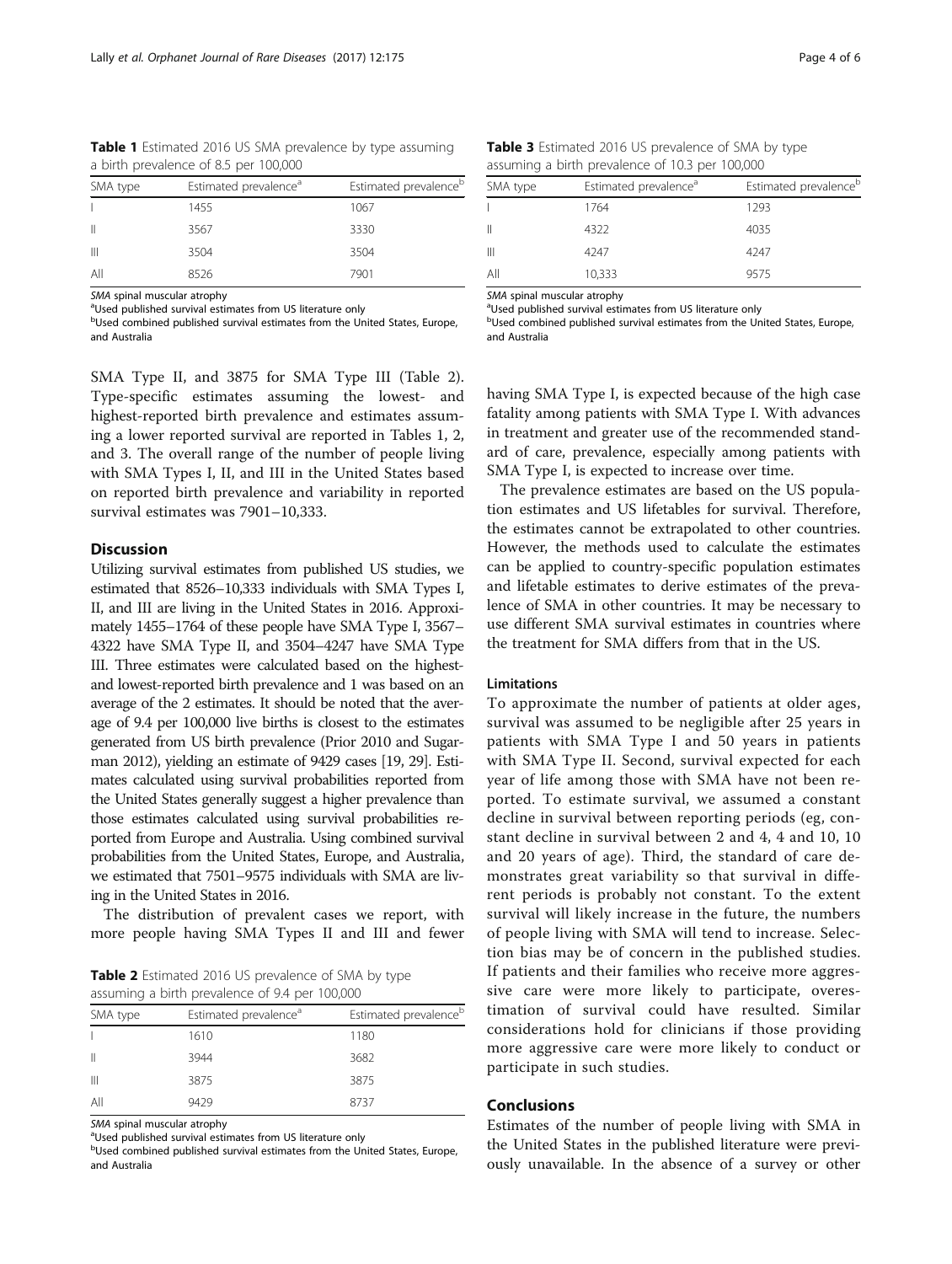<span id="page-4-0"></span>means to directly estimate prevalence in the US population, we used an indirect method. By utilizing available published estimates of genotype prevalence at birth, age of disease onset, and subsequent survival, we were able to estimate the SMA population for each year of age and subsequently for the entire population.

# Additional files

[Additional file 1: Table S1.](dx.doi.org/10.1186/s13023-017-0724-z) Summary of contemporary published estimates of SMA birth prevalence. Table showing summary of contemporary published estimates of SMA birth prevalence. (DOCX 23 kb)

[Additional file 2: Table S2.](dx.doi.org/10.1186/s13023-017-0724-z) Summary of survival probabilities for patients with SMA Type I in the United States. Table showing summary of survival probabilities for patients with SMA Type I in the United States. (DOCX 20 kb)

[Additional file 3: Table S3.](dx.doi.org/10.1186/s13023-017-0724-z) Summary of survival probabilities for patients with SMA Type II in the United States. Table showing summary of survival probabilities for patients with SMA Type II in the United States. (DOCX 14 kb)

[Additional file 4: Table S4.](dx.doi.org/10.1186/s13023-017-0724-z) Methods. Table showing methods. (DOCX 16 kb)

#### Abbreviations

SMA: spinal muscular atrophy; SMN: survival motor neuron

#### **Acknowledaments**

Biogen provided funding for medical writing support in the development of this paper; Karen Spach from Excel Scientific Solutions wrote the first draft of the manuscript based on input from authors, and Kristen DeYoung from Excel Scientific Solutions copyedited and styled the manuscript per journal requirements. Biogen reviewed and provided feedback on the paper to the authors. The authors had full editorial control of the paper and provided their final approval of all content.

#### Funding

This study was sponsored by Biogen (Cambridge, MA, USA).

#### Availability of data and materials

Findings from this manuscript can be replicated via the data contained in the publications and websites referenced in the main body and appendices, including [https://wonder.cdc.gov/wonder/help/PopulationProjections-](https://wonder.cdc.gov/wonder/help/PopulationProjections-2060.html)[2060.html](https://wonder.cdc.gov/wonder/help/PopulationProjections-2060.html)

#### Authors' contributions

All authors contributed to the study design, interpretation of the results, and development of the manuscript. CL, CJ, SFC, and WDF participated in the analysis. All authors read and approved the final manuscript.

#### Ethics approval and consent to participate

Not applicable.

#### Consent for publication

Not applicable.

#### Competing interests

CL, SFC, and WDF are consultants to Biogen. CJ, WF, and SPR are employees of and hold stock/stock options in Biogen.

#### Publisher's Note

Springer Nature remains neutral with regard to jurisdictional claims in published maps and institutional affiliations.

#### Author details

<sup>1</sup> Rollins School of Public Health, Emory University, Atlanta, GA, USA. <sup>2</sup> Biogen, Cambridge, MA, USA. <sup>3</sup>Epidemiology Associates LLC, Chapel Hill, NC, USA.

Received: 11 August 2017 Accepted: 15 November 2017 Published online: 28 November 2017

#### References

- 1. Lunn MR, Wang CH. Spinal muscular atrophy. Lancet. 2008;371(9630):2120–33. 2. Spinal muscular atrophy. GeneReviews®. [http://www.ncbi.nlm.nih.gov/](http://www.ncbi.nlm.nih.gov/books/NBK1352)
- [books/NBK1352/.](http://www.ncbi.nlm.nih.gov/books/NBK1352) Accessed 24 Aug 2017. 3. Lorson CL, Hahnen E, Androphy EJ, Wirth B. A single nucleotide in the SMN gene regulates splicing and is responsible for spinal muscular atrophy. Proc Natl Acad Sci U S A. 1999;96(11):6307–11.
- 4. Lefebvre S, Burglen L, Reboullet S, Clermont O, Burlet P, Viollet L, Benichou B, Cruaud C, Millasseau P, Zeviani M, et al. Identification and characterization of a spinal muscular atrophy-determining gene. Cell. 1995;80(1):155–65.
- 5. Feldkötter M, Schwarzer V, Wirth R, Wienker TF, Wirth B. Quantitative analyses of SMN1 and SMN2 based on real-time LightCycler PCR: fast and highly reliable carrier testing and prediction of severity of spinal muscular atrophy. Am J Hum Genet. 2002;70(2):358–68.
- 6. Kolb SJ, Kissel JT. Spinal muscular atrophy. Neurol Clin. 2015;33(4):831–46.
- 7. Wang CH, Finkel RS, Bertini ES, Schroth M, Simonds A, Wong B, Aloysius A, Morrison L, Main M, Crawford TO, et al. Consensus statement for standard of care in spinal muscular atrophy. J Child Neurol. 2007;22(8):1027–49.
- 8. Darras BT. Spinal muscular atrophies. Pediatr Clin North Am. 2015;62(3):743–66.
- 9. Finkel RS, McDermott MP, Kaufmann P, Darras BT, Chung WK, Sproule DM, Kang PB, Foley AR, Yang ML, Martens WB, et al. Observational study of spinal muscular atrophy type I and implications for clinical trials. Neurology. 2014;83(9):810–7.
- 10. Markowitz JA, Singh P, Darras BT. Spinal muscular atrophy: a clinical and research update. Pediatr Neurol. 2012;46(1):1–12.
- 11. Lally C, Jones CC, Cook SF, Farwell W, Staropoli J, Flanders WD. Genetic causes of death in US infants: findings from the National Center for health Statisitcs. Presented at: The 67th annual meeting of the American Society of Human Genetics. Orlando; 2017.
- 12. Finkel R, Chiriboga C, Vasjar J, Day J, Montes J, De Vivo DC, Yamashita M, Rigo F, Hung G, Schneider E et al. Interim results of a phase 2 clinical study of nusinersen (ISIS-SMN<sub>Rx</sub>) in patients with infantile-onset spinal muscular atrophy.Presented at: 2016 Annual SMA Researcher Meeting: 16–19 June 2016; Anaheim; 2016:53.
- 13. Spinraza [prescribing Information]. Cambridge: Biogen; 2017. [https://www.](https://www.spinraza.com/content/dam/commercial/specialty/spinraza/caregiver/en_us/pdf/spinrazaprescribing-information.pdf) [spinraza.com/content/dam/commercial/specialty/spinraza/caregiver/en\\_us/](https://www.spinraza.com/content/dam/commercial/specialty/spinraza/caregiver/en_us/pdf/spinrazaprescribing-information.pdf) [pdf/spinrazaprescribing-information.pdf](https://www.spinraza.com/content/dam/commercial/specialty/spinraza/caregiver/en_us/pdf/spinrazaprescribing-information.pdf). Accessed 24 July 2017.
- 14. Hickman M, Taylor C: Indirect methods to estimate prevalence. Epidemiology of drug abuse. Sloboda Z, ed. Boston: Springer; 2005:113–131.
- 15. Verhaart IEC, Robertson A, Wilson IJ, Aartsma-Rus A, Cameron S, Jones CC, Cook SF, Lochmuller H. Prevalence, incidence and carrier frequency of 5qlinked spinal muscular atrophy - a literature review. Orphanet J Rare Dis. 2017;12(1):124.
- 16. Arkblad E, Tulinius M, Kroksmark AK, Henricsson M, Darin N. A populationbased study of genotypic and phenotypic variability in children with spinal muscular atrophy. Acta Paediatr. 2009;98(5):865–72.
- 17. Tassie B, Isaacs D, Kilham H, Kerridge I. Management of children with spinal muscular atrophy type 1 in Australia. J Paediatr Child Health. 2013;49(10):815–9.
- 18. Hendrickson BC, Donohoe C, Akmaev VR, Sugarman EA, Labrousse P, Boguslavskiy L, Flynn K, Rohlfs EM, Walker A, Allitto B, et al. Differences in SMN1 allele frequencies among ethnic groups within North America. J Med Genet. 2009;46(9):641–4.
- 19. Sugarman EA, Nagan N, Zhu H, Akmaev VR, Zhou Z, Rohlfs EM, Flynn K, Hendrickson BC, Scholl T, Sirko-Osadsa DA, et al. Pan-ethnic carrier screening and prenatal diagnosis for spinal muscular atrophy: clinical laboratory analysis of >72,400 specimens. Eur J Hum Genet. 2012;20(1):27–32.
- 20. Oskoui M, Ng P, Liben S, Zielinski D. Physician driven variation in the care of children with spinal muscular atrophy type 1. Pediatr Pulmonol. 2017;52(5):662–8.
- 21. Roper H, Quinlivan R. Implementation of "the consensus statement for the standard of care in spinal muscular atrophy" when applied to infants with severe type 1 SMA in the UK. Arch Dis Child. 2010;95(10):845–9.
- 22. Benson RC, Hardy KA, Gildengorin G, Hsia D. International survey of physician recommendation for tracheostomy for spinal muscular atrophy type I. Pediatr Pulmonol. 2012;47(6):606–11.
- 23. Bladen CL, Thompson R, Jackson JM, Garland C, Wegel C, Ambrosini A, Pisano P, Walter MC, Schreiber O, Lusakowska A, et al. Mapping the differences in care for 5,000 spinal muscular atrophy patients, a survey of 24